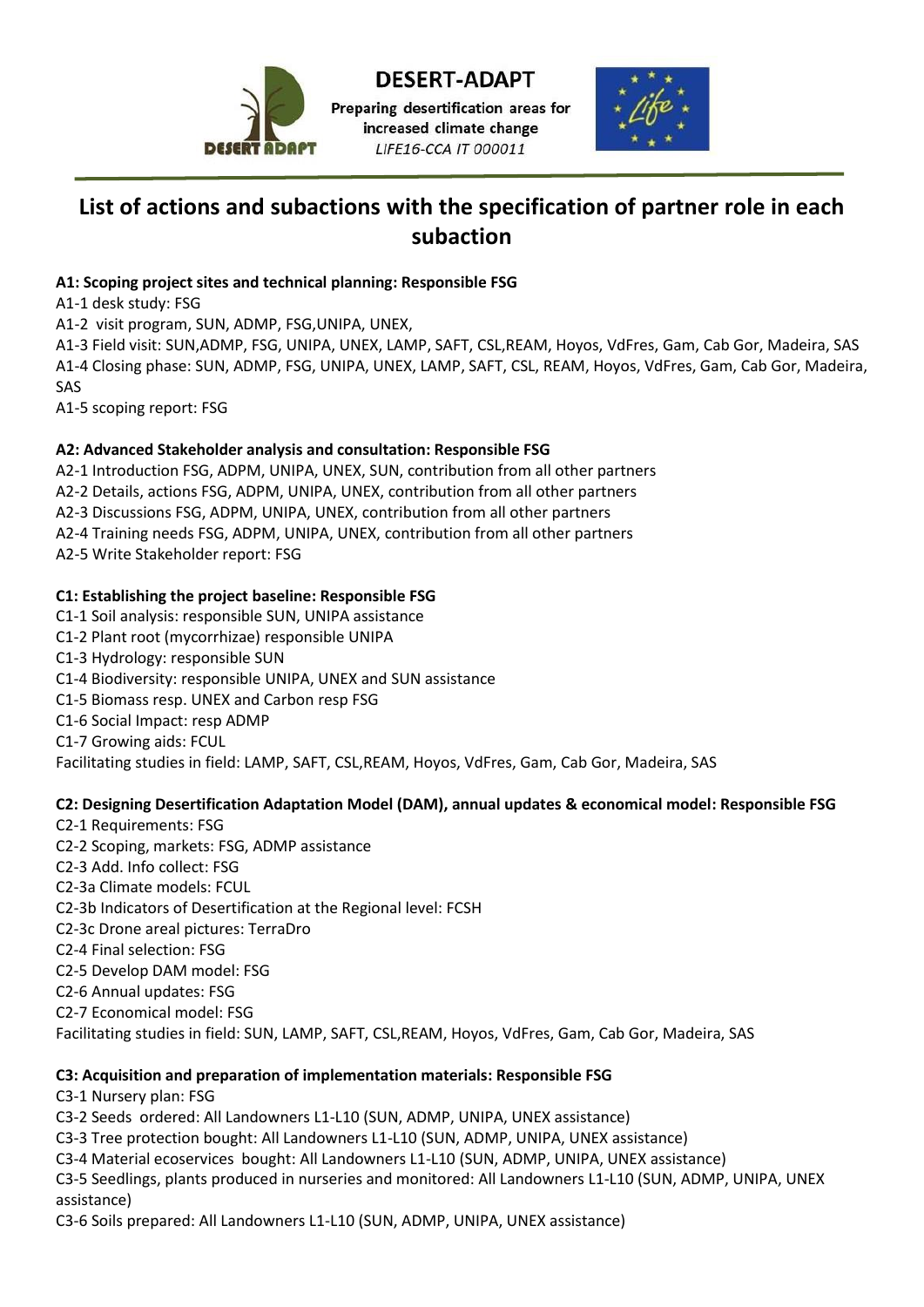## **C4: Training of land owners, partners, personnel and other stakeholders: Responsible FSG**

C4-1,2,3,4 Training prepared: FSG, SUN, ADMP, UNEX, UNIPA,

- D4-5: Climate & Climate models 1, FSG/FCUL assistance, all landowners L1-L11 follow training courses
- D4-5: DAM training introduction 2; FSG, all landowners L1-L11 follow training courses
- D4-5: DAM training in depth 3; FSG, all landowners L1-L11 follow training courses
- D4-5: Crop plan 4; FSG, all landowners L1-L11 follow training courses
- D4-5: Ecoservices 5; FSG, all landowners L1-L11 follow training courses
- D4-5: Mycorrhizae 6; Unipa, all landowners L1-L11 follow training courses
- D4-5: Hydrology 7; SUN, all landowners L1-L11 follow training courses
- D4-5: Reserve topic 8; to be decided, all landowners L1-L11 follow training courses
- D4-5: Working with soils 9; SUN; all landowners L1-L11 follow training courses
- D4-5: Working with drones 10; TerraDrone; all landowners L1-L11 follow training courses
- D4-5: Biodiversity 11; Unipa/SUN assistance; all landowners L1-L11 follow training courses
- D4-5: Social impact 12; ADPM; all landowners L1-L11 follow training courses
- D4-5: Marketing 13; FSG/ADPM assistance; all landowners L1-L11 follow training courses
- D4-5: Desert indicators 14; FCSH; all landowners L1-L11 follow training courses
- D4-5: Use of growing aids 15; FCUL; all landowners L1-L11 follow training courses
- D4-5: Biomassa & Carbon 16; Unex, all landowners L1-L11 follow training courses
- D4-6: Report about all training in project: FSG; all landowners L1-L11 follow training courses Facilitating training courses: UNEX, UNIPA, ADMP
- **C5: Phase A implementation; Implementing DAM on first (demo) project sites: Responsible FSG/UNEX, UNIPA, ADMP assistance**
- C5-Field work coordinate (C5):FSG, ADMP, UNIPA, UNEX
- C5-1 Initial Field work, annual repairs and changes and annual maintenance: Lamp, Hoyos, Cab Gor
- C5-2 The ecoservices implementation: Lamp, Hoyos, Cab Gor
- C5-3 Continuous feedback, monitoring and communication system: FSG, ADMP, UNIPA, UNEX, Lamp, Hoyos, Cab Gor

# **C6: Phase B implementation; First replication stage; remaining land owners: Responsible FSG/UNEX, UNIPA, ADMP assistance**

- C6-Field work coordinate (C6) FSG, UNEX, UNIPA, ADMP
- C6-1 Initial Field work, annual repairs and changes and annual maintenance:SAFT, CSL,REAM, VdFres, Gam, Madeira, SAS.
- C6-2 The ecoservices implementation: SAFT, CSL,REAM, VdFres, Gam, Madeira, SAS.
- C6-3 Continuous feedback, monitoring and communication system: FSG, UNEX, UNIPA, ADMP

## **C7: Establishing commercial independent company with sales channels and support with funding access: Responsible FSG/UNEX, UNIPA, ADMP assistance**

- C7-1 Develop the constitutional documents and a 'commercial plan': ADMP,FSG, UNIPA, UNEX
- C7-2 Implementation of the commercial plan: ADMP,FSG, UNIPA, UNEX
- C7-3 Image building: ADMP,FSG, UNIPA, UNEX
- C7-4 Cooperation agreement with commercial partners: ADMP,FSG, UNIPA, UNEX
- C7-5 Assist with access to national subsidies: ADMP, UNIPA, UNEX

# **C8: Phase C – Second replication phase; 100 additional land owners Responsible FSG/UNEX, UNIPA, ADMP assistance**

- C8-1 DAM field-manual: FSG
- C8-2 Signing up meetings: ADMP, UNIPA, UNEX, all landowners assistance
- C8-3 Personalize DAM systems:FSG
- C8-4 Adjustments DAM manual: FSG
- C8-5 Implementation support: ADMP,UNIPA, UNEX, all landowners assistance

# **C9: Certification preparation and implementation FSG/UNEX, UNIPA, ADMP assistance**

C9-1 Certification infrastructure: FSG

C9-2 Pre-scoping: FSG, ADMP, UNIPA, UNEX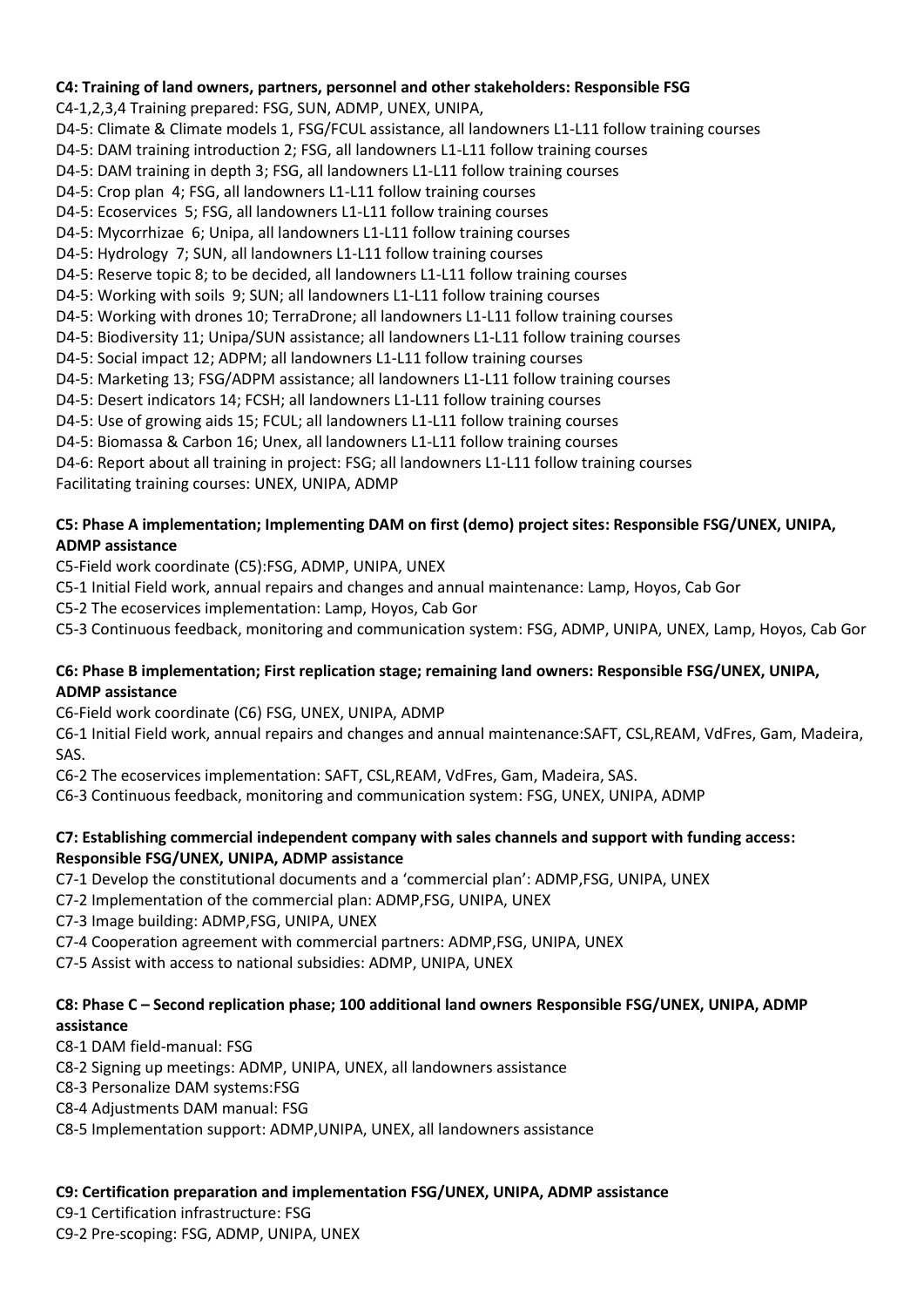C9-3 Training courses: FSG, ADMP, UNIPA, UNEX C9-4 Implementation check: FSG C9-5 Document development: FSG C9-6,7,8 Certification: FSG, ADMP, UNIPA, UNEX

## **C10: Marketing: Responsible FSG/SUN, UNEX, UNIPA, ADMP assistance**

C10-1 Business plan: FSG/UNEX, UNIPA, ADMP assistance C10-2 Branding: FSG/UNEX, UNIPA, ADMP assistance C10-3 Marketing training: FSG/UNEX, UNIPA, ADMP assistance C10-4/5 Local fair + follow up: FSG/UNEX, UNIPA, ADMP assistance C10-6 International fair: FSG/UNEX, UNIPA, ADMP assistance

#### **D1: Monitor and measure Life key indicators Responsible SUN**

D1-1; Soil; SUN

- D1-2; Mycorrhizae; Unipa
- D1-3; Hydrology; SUN
- D1-4; Biodiversity; Unipa, Unex, with SUN assistance
- D1-5; Biomass; UNEX, and Carbon (FSG)
- D1-6; Social impact; ADPM
- D1-7; Growing aids; FCUL
- D1-8; Economic Performance, Market Uptake, Replication FSG
- D1-9; Communication, dissemination, awareness rising: SUN
- D1-Facilitating monitoring in field: All the landowners

#### **D2: Assessment of socio-economic impacts (social impact monitoring) Responsible FSG/UNEX, UNIPA, ADMP assistance**

D2-1 Collecting data: FSG,UNEX, UNIPA, ADMP assistance D2-2 Analysis: FSG D2-3 Writing report: FSG

## **E1: Specific project dissemination Responsible SUN, all parteners contribution**

E1.1,2,3,4 General dissemination: SUN, ADMP, UNIPA, UNEX

E1-5 Inauguration project sites: ADMP, UNIPA, UNEX

E1-6 Final internat. Conference: SUN

E1-7 Open days project sites: ADMP, UNIPA, UNEX, LAMP, REAM, CSL,SAFT, Hoyos, VdFres, Gam, Cab Gor, Madeira, SAS

E1-8 Regional open day: ADMP, UNIPA, UNEX, LAMP,Hoyos,Cab Gor

E1-9 Schools: ADMP, UNIPA, UNEX

E1-10 National conferences: ADMP, UNIPA, UNEX

E1-11 International conferences: SUN, FSG, FCSH, FCUL, TerraDro

Facilitating dissemination: SUN, ADMP, UNIPA, UNEX

**E2: National Government policy advise for reaching a National DAM action plan in each country Responsible SUN, Lamp (UNIPA assistance), Serpa (ADMP assistance), Hoyos (Unex assistance)**

E2-1 Start discussions: Serpa, Lamp, Hoyos

E2-2 Raising committee: Serpa, Lamp, Hoyos

E2-3 Action plan together: Serpa, Lamp, Hoyos

E2-4 Follow up: Serpa, Lamp, Hoyos

Facilitating process: SUN, ADMP, FSG, UNIPA, UNEX

**E3: Mandatory dissemination and communication activities Responsible SUN, FSG, ADMP, UNIPA, UNEX assistance**

E3-1 Website SUN E3-2 Notice boards SUN E3-3 Layman's report SUN Facilitating dissemination FSG, ADMP, UNIPA, UNEX